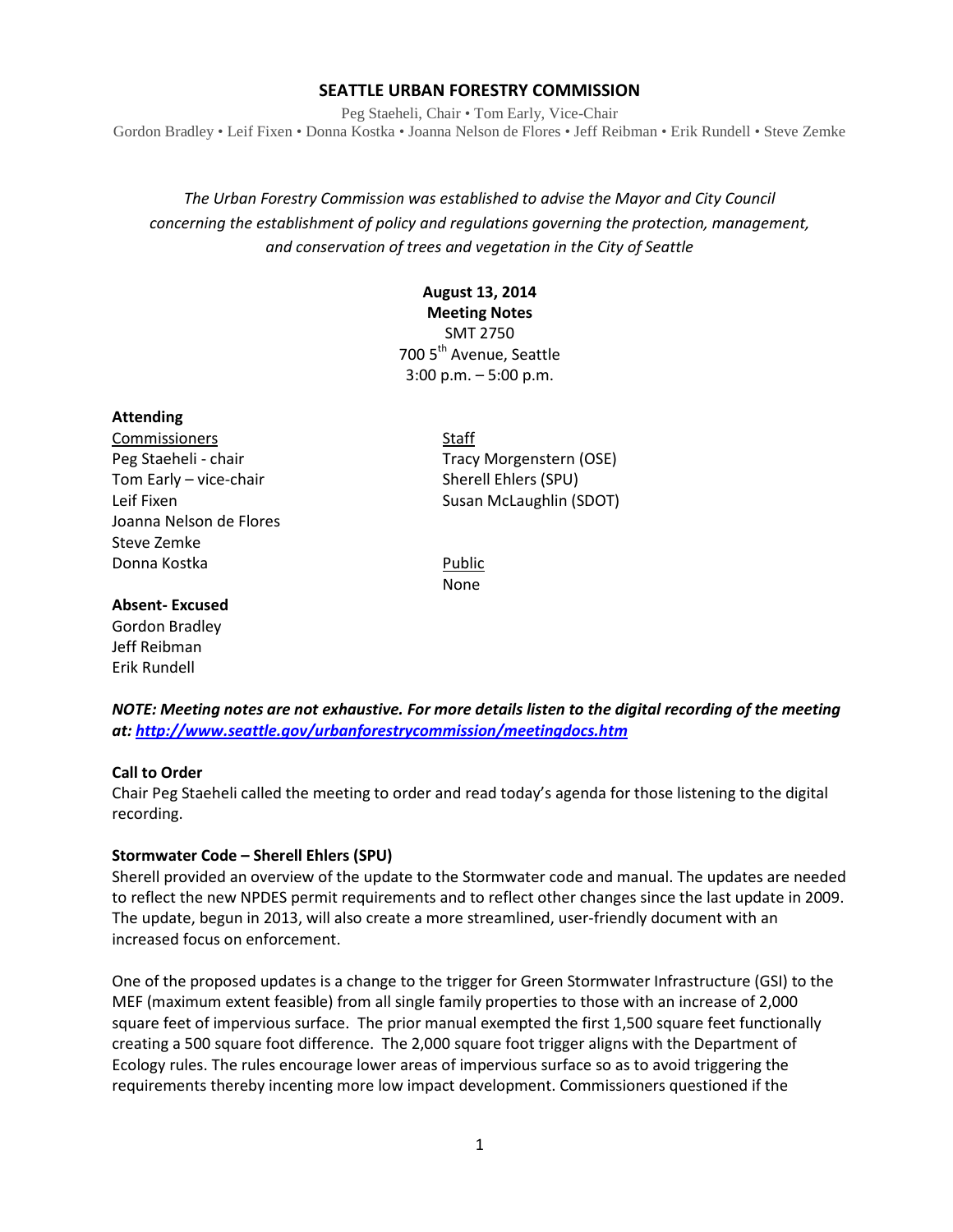requirement could be changed to consider all impervious surface, rather than just new. Sherell noted that there are issues with creating requirements to mitigate existing conditions.

Trees are last in the manual's list of GSI strategies, however, Ecology does not include them at all. Commissioners asked if i-Tree hydro data would support increasing the assumptions of the volume of stormwater a tree mitigates. i-Tree hydro has not been developed for our local climate. Commissioners discussed whether the UFC should advise funding for i-Tree or an equivalent model for better assessing the stormwater management value of trees.

Forterra has looked at the potential for funding a local climate i-Tree hydro model. SPU indicated it would support the results if the model were created. At this point, Forterra has not further pursued. Joanna will follow-up to see if this is something Forterra is continuing to pursue.

SPU is currently soliciting informal comment as they develop the draft code and manual which will be available for formal public comment in January, 2015.

A commissioner recommended that the code and manual provide for protection of existing trees as strongly as possible, including a penalty or disincentive for removal.

## **Right-of-Way Improvement Manual – Susan McLaughlin (SDOT)**

SDOT is undertaking the 10-year update of the Right-of-Way Improvement Manual. The manual provides the mission, vision, core principles, policy guidance, and design standards for people working in the ROW, including designers, arborists, owners, developers. This is a major update as the transit, bicycle, and pedestrian master plans have been updated and the relevant design criteria needs to be incorporated. Commissioners noted that the list of plan updates relevant to the Manual should include the UFSP update.

The Manual is adopted via a Director's Rule and therefore has less authority than code and is distinct from standard plans and specifications.

The update provides the opportunity to improve the manual structure including enhancing continuity, taking more of a multi-disciplinary approach, and using more illustrative guidance through pictures and graphics. Emerging opportunities include illustrated street typologies and improvements to the development review process.

A commissioner asked if trees can be incorporated into greenways which currently do not have a "green" component.

A commissioner noted that there are undeveloped ROW parcels that are split by SDOT ROW, including in parks which limits the adjacent property owner's ability to manage them. Is there an opportunity to turn jurisdiction over to Parks in these cases?

A commissioner asked if the UFC could provide input on enhancing how maintenance is addressed in the manual. Susan responded that there was an opportunity for improvements in this area and would welcome input.

SDOT is looking at other street design guidance documents for ideas including those from NACTO (National Association of City Transportation Officials), New York Boston, and San Francisco. The update process includes a core team, chapter leads, an Interdepartmental Team, and will be forming an Advisory